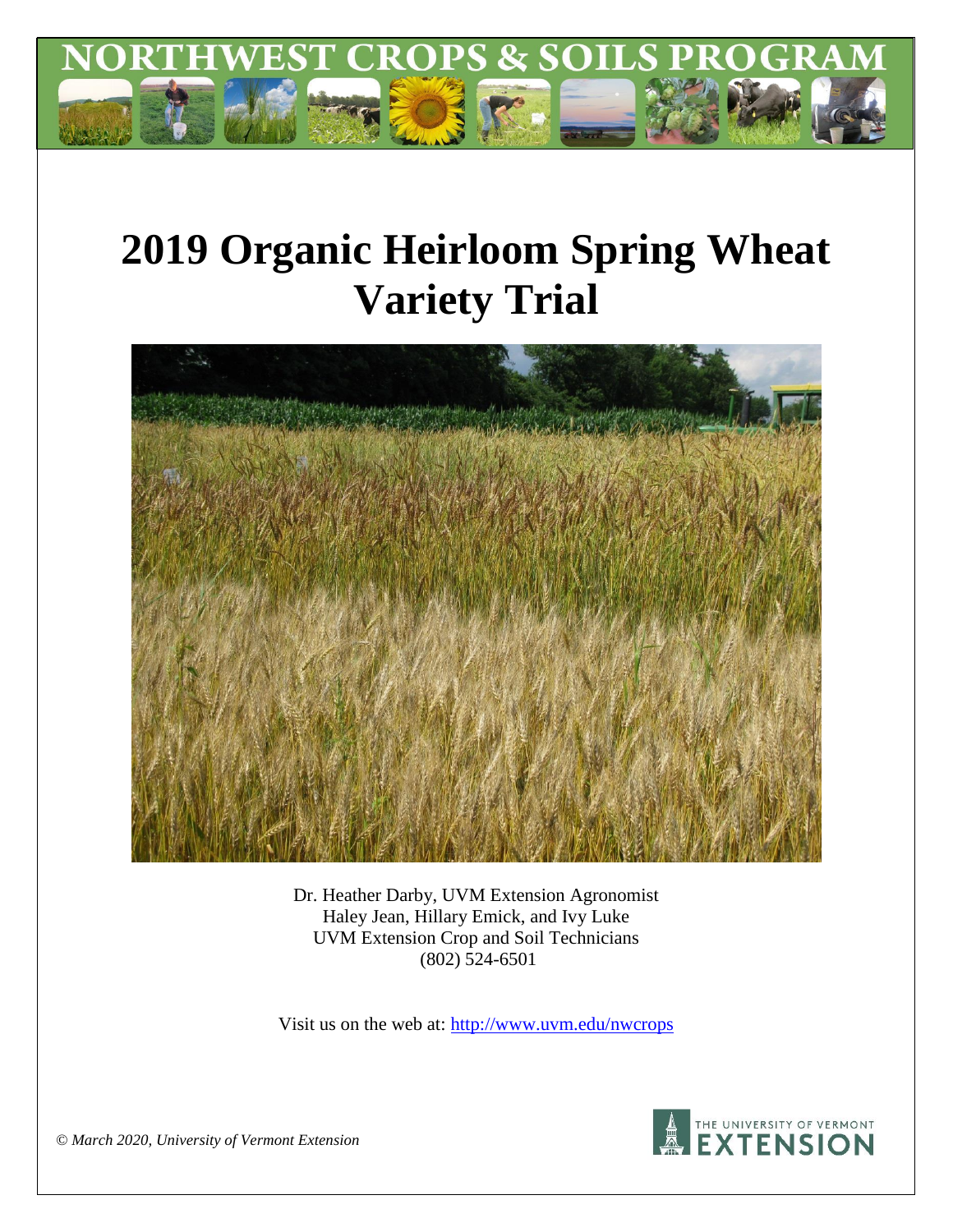#### **2019 ORGANIC HEIRLOOM SPRING WHEAT VARIETY TRIAL**

Dr. Heather Darby, University of Vermont Extension Heather.Darby@uvm.edu

University of Vermont Extension began its heirloom spring wheat trials in 2007 to determine whether heirloom varieties developed before 1950 could thrive in Vermont's current climate. Many consumers are interested in heirloom wheat for flavor, perceived health benefits or its history, while many farmers are interested in heirloom wheat because it may have superior genetics better adapted to the challenging growing conditions in the Northeast. Production of heirloom wheat may also provide a farmer with a value added market with increased returns. This variety trial was established to determine heirloom spring wheat varieties that are suitable for production in Vermont's growing conditions.

## **MATERIALS AND METHODS**

In April 2019, an heirloom spring wheat variety trial was established at Borderview Research Farm in Alburgh, Vermont (Table 1). The experimental design was a randomized block design with four replications. The seedbed was prepared by conventional tillage methods. All plots were managed with practices similar to those used by producers in the surrounding areas. The previous crop was corn. The field was disked and spike tooth harrowed prior to planting. Plots were seeded with a Great Plains Cone Seeder on 29-Apr at a seeding rate of 350 live seeds m<sup>-2</sup>. The nineteen varieties of heirloom spring wheat, their origin, pedigree, and release date are listed in Table 2.

| Location                       | Alburgh, VT<br><b>Borderview Research Farm</b> |  |  |
|--------------------------------|------------------------------------------------|--|--|
|                                |                                                |  |  |
| Soil type                      | Benson rocky silt loam                         |  |  |
| Previous crop                  | Corn                                           |  |  |
| Seeding rate (seeds $m^{-2}$ ) | 350                                            |  |  |
| <b>Replicates</b>              | 4                                              |  |  |
| <b>Planting date</b>           | $29-Apr$                                       |  |  |
| <b>Harvest date</b>            | $1-Aug$                                        |  |  |
| Harvest area (ft)              | $5 \times 20$                                  |  |  |
| <b>Tillage operations</b>      | Spring plow, spring disk & spike tooth harrow  |  |  |

 **Table 1. General plot management of the heirloom spring wheat variety trial, 2019.**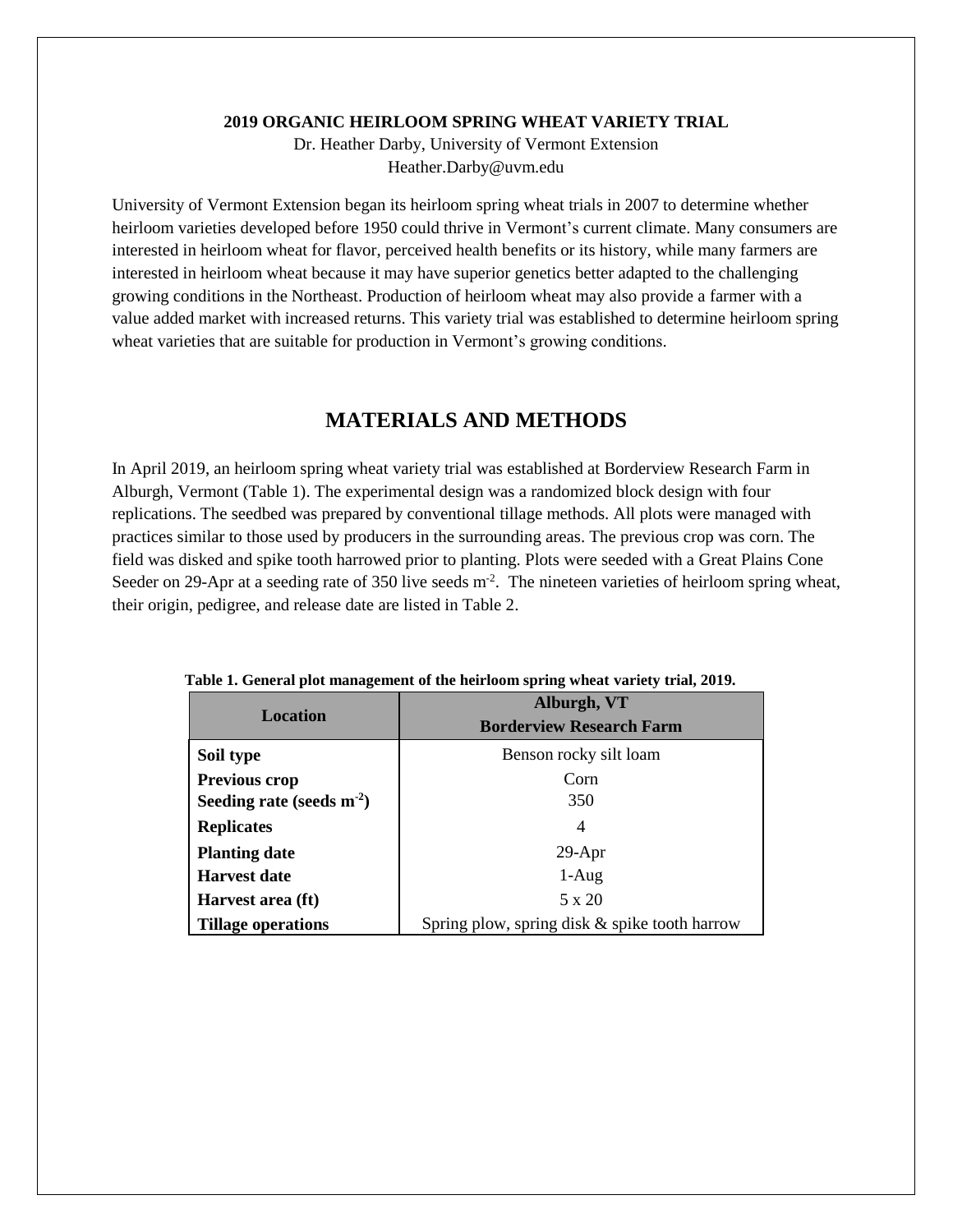| <b>Variety</b>   | Developed in     | Pedigree                                | <b>Release date</b> |
|------------------|------------------|-----------------------------------------|---------------------|
| <b>AC</b> Barrie | Sask. Canada     | Neepawa/Columbus//BW90                  | 1996                |
| Ceres 05         | North Dakota     | Marquis/Kota                            | 1926                |
| Champlain        | Vermont          | <b>Black Sea/Golden Drop</b>            | 1870                |
| Defiance         | Vermont          | Golden Drop/White Hamburg               | 1878                |
| Hope             | South Dakota     | Yaroslav emmer/Marquis                  | 1927                |
| Komar            | North Dakota     | Marquis/Kota; Sister selection of Ceres | 1930                |
| Ladoga           | Leningrad, Rus.  |                                         | 1916                |
| Marquis          | Ont. Canada      | Hard Red Calcutta/Red Fife              | 1910                |
| Mida 05          | North Dakota     | Mercury//Ceres/Double Cross             | 1944                |
| Mida 06          | North Dakota     | Mercury//Ceres/Double Cross             | 1944                |
| Red Bobs         | Sask. Canada     | Selection from fields of Bobs           | 1926                |
| Red Fife         | Ontario, Can.    | Selection from Halychanka               | 1840                |
| Reliance         | Oregon           | Kanred/Marquis                          | 1926                |
| Scarlett         | Washington       | Too many to list                        | 1998                |
| Spinkcota        | Washington       | Preston sel./red durum//Preston sel.    | 1944                |
| Supreme          | Sask. Canada     | Selection from Red Bobs                 | 1922                |
| Surprise         | Vermont          | Chile Club/Michigan Club                | 1909                |
| Thatcher         | Minnesota        | Marquis/Ilumillo//Marquis/Kanred        | 1934                |
| Oland            | Kalmar län, Swe. | Local eco-type (Triticum spelta)        | 1960                |

 **Table 2. Varietal information of the heirloom spring wheat, Alburgh, VT, 2019.**

Heights and lodging were measured on 30-Jul. Plots were harvested with an Almaco SPC50 small plot combine on 1-Aug. The harvest area was 5' x 20'. Grain moisture, test weight, and yield were determined at harvest. The yields were calculated and normalized to 13.5% moisture. Seed was cleaned with a small Clipper M2B cleaner (A.T. Ferrell, Bluffton, IN) and a subsample was collected to determine quality characteristics. Samples were ground using the Perten LM3100 Laboratory Mill. Flour was analyzed for protein content using the Perten Inframatic 8600 Flour Analyzer. Crude protein was adjusted to 12% and 14% moisture content for comparison between varieties with different flour moisture. Most commercial mills target 12-14% protein content. Falling number was measured (AACC Method 56-81B, AACC Intl., 2000) on the Perten FN 1500 Falling Number Machine. The falling number is related to the level of sprout damage in the grain. It is determined by the time it takes, in seconds, for a stirrer to fall through a slurry of flour and water to the bottom of a test-tube. Falling numbers greater than 350 indicate low enzymatic activity and sound quality wheat. A falling number lower than 200 indicates high enzymatic activity and poor quality wheat. Deoxynivalenol (DON), a vomitoxin, was analyzed using Veratox DON 5/5 Quantitative test from the NEOGEN Corp. This test has a detection range of 0.5 to 5 ppm. Samples with DON values greater than 1 ppm are considered unsuitable for human consumption.

All data were analyzed using a mixed model analysis where replicates were considered random effects. The LSD procedure was used to separate seeding rate means when the F-test was significant  $(P< 0.10)$ .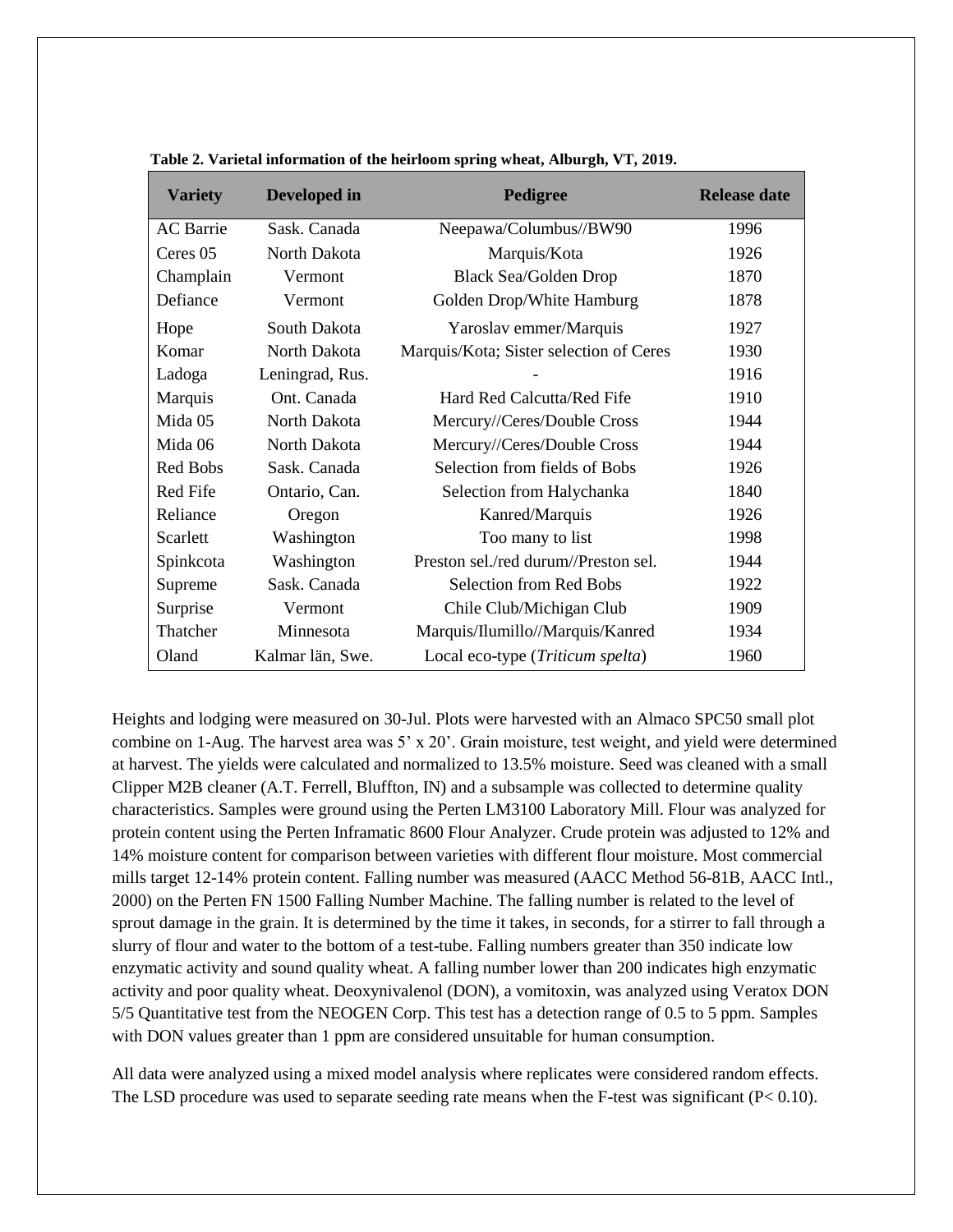Variations in yield and quality can occur because of variations in genetics, soil, weather and other growing conditions. Statistical analysis makes it possible to determine whether a difference among varieties is real or whether it might have occurred due to other variations in the field. At the bottom of each table, a LSD value is presented for each variable (e.g. yield). Least Significant Differences at the 10% level of probability are shown. Where the difference between two varieties within a column is equal to or greater than the LSD value at the bottom of the column, you can be sure in 9 out of 10 chances that there is a real difference between the two varieties. In this example, variety A is significantly different

from variety C, but not from variety B. The difference between A and B is equal to 725, which is less than the LSD value of 889. This means that these varieties did not differ in yield. The difference between A and C is equal to 1454, which is greater than the LSD value of 889. This means that the yields of these varieties were significantly different from one another. The asterisk indicates that variety B was not significantly lower than the top yielding variety.

| <b>Variety</b> | Yield |
|----------------|-------|
| A              | 3161  |
| B              | 3886* |
| C              | 4615* |
| LSD            | 889   |

### **RESULTS**

Seasonal precipitation and temperatures were recorded with a Davis Instruments Vantage Pro2 with WeatherLink data logger on site in Alburgh, VT (Table 3). Over the 2019 growing season, there was 0.98 inches less rain than in an average year. From May to July, there was an accumulation of 2916 Growing Degree Days (GDDs) in Alburgh, VT, 50 GDDs less than the 30-year average.

| Alburgh, VT                   | <b>May</b> | Jun     | .Jul    |
|-------------------------------|------------|---------|---------|
| Average Temperature (F)       | 53.3       | 64.3    | 73.5    |
| Departure from Normal         | $-3.11$    | $-1.46$ | 2.87    |
|                               |            |         |         |
| Precipitation (inches)        | 4.90       | 3.06    | 2.34    |
| Departure from Normal         | 1.45       | $-0.63$ | $-1.81$ |
|                               |            |         |         |
| Growing Degree Days (base 32) | 660        | 970     | 1286    |
| Departure from Normal         | $-96$      | -44     | 88      |

**Table 3. Temperature and precipitation summary for Alburgh, VT, 2019.**

Based on weather data from Davis Instruments Vantage Pro2 with WeatherLink data logger. Historical averages for 30 years of NOAA data (1981-2010) from Burlington, VT.

#### **Wheat Yield and Quality**

Plant heights were measured on 30-Jul. Three plants in each plot were measured. The average height was 123 cm (Table 4). Taller plants are generally desired for their ability to shade out competing weeds. However, tall wheat may be more prone to lodging depending on many factors such as stalk strength and over-fertilization. A visual estimation of lodging (%) was performed on 30-Jul. Lodging is defined as the collapse of top heavy plants, particularly grain crops because of excess growth or beating by rain. If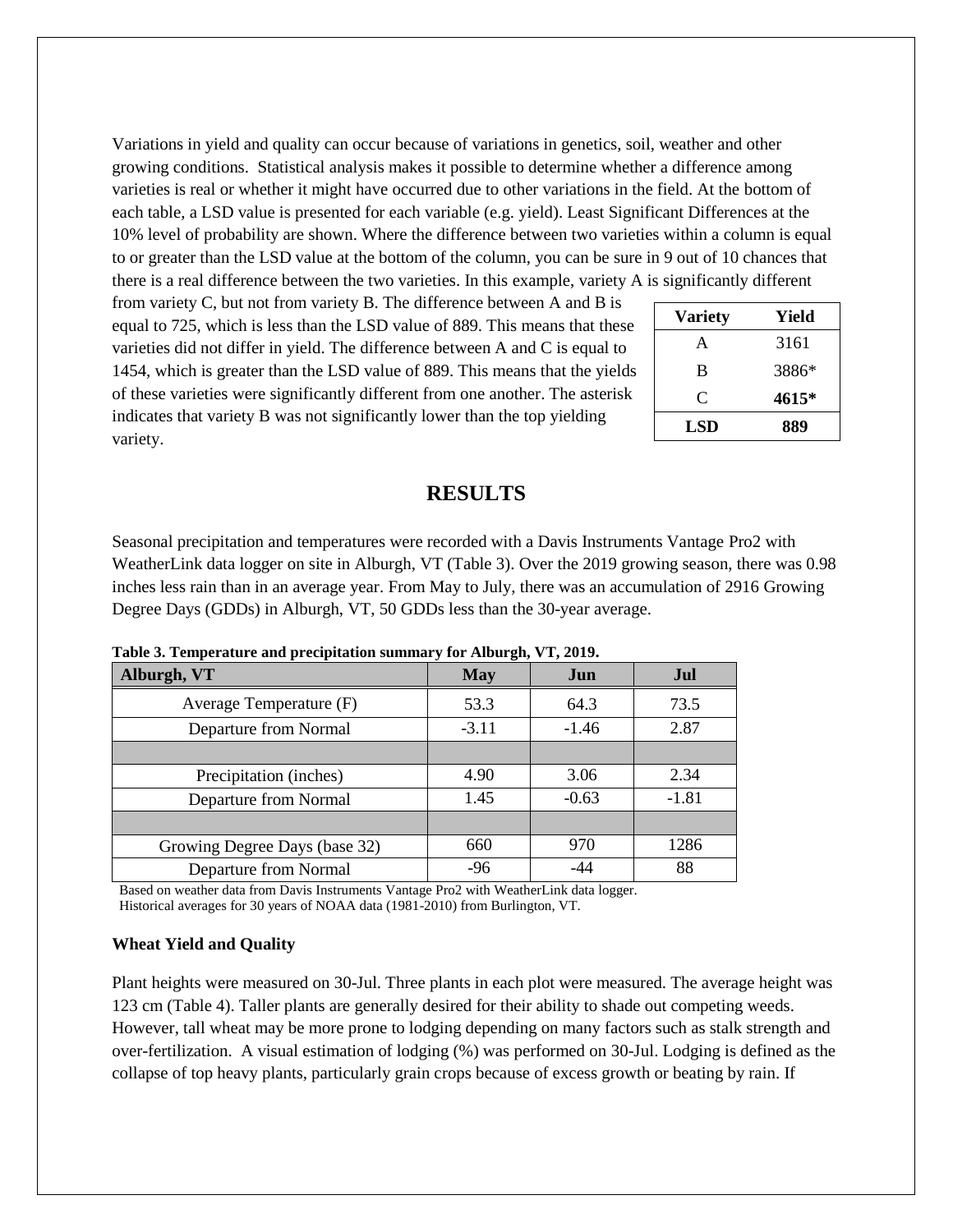lodging was present, its severity was recorded based on a 0 to 9 scale with 0 indicating the entire plot could be harvested with the plot combine and 9 signifying that none of the plot could be harvested.

| <b>Variety</b>           | <b>Height</b> | Lodging    | <b>Yield at</b><br>13.5%<br>moisture | Moisture @<br>harvest | <b>Test weight</b>               | Crude protein @<br>12% moisture<br>content | <b>Falling</b><br>number |
|--------------------------|---------------|------------|--------------------------------------|-----------------------|----------------------------------|--------------------------------------------|--------------------------|
|                          | cm            | 0-9 scale  | $\text{lbs}$ ac <sup>-1</sup>        | $\frac{0}{0}$         | $\mathbf{lbs}\,\mathbf{bu}^{-1}$ | $\frac{0}{0}$                              | seconds                  |
| <b>AC</b> Barrie         | 122           | 2.25       | 2268*                                | 18.4                  | 55.2*                            | 12.9                                       | 392*                     |
| Ceres 05                 | 117           | 2.25       | 2217*                                | $17.3*$               | 56.9*                            | 12.9                                       | 382                      |
| Champlain                | 123*†         | 4.00       | 1422                                 | 18.9                  | 53.1                             | 13.6                                       | 373                      |
| Defiance                 | 128*          | 2.25       | 1824                                 | $17.6*$               | 55.4*                            | 13.4                                       | 378                      |
| Hope                     | 119           | 3.50       | 1830                                 | 19.4                  | 54.3                             | 12.5                                       | 392*                     |
| Komar                    | 129*          | 3.50       | 1675                                 | $16.8*$               | 55.5*                            | 13.4                                       | 378                      |
| Ladoga                   | 129*          | 2.50       | 1844                                 | $16.7*$               | 55.6*                            | 12.9                                       | 398*                     |
| Marquis                  | 126*          | 2.00       | 2211*                                | 18.3                  | 55.3                             | 13.8                                       | 392*                     |
| Mida 05                  | 120           | 2.75       | 1829                                 | 20.6                  | 50.2                             | 13.1                                       | 380                      |
| Mida 06                  | 121           | 3.25       | 2154*                                | 19.1                  | 55.3*                            | 13.5                                       | 374                      |
| Oland                    | 118           | 3.00       | 2198*                                | 23.2                  | 50.8                             | 12.5                                       | 408*                     |
| Red Bobs                 | 115           | 2.25       | 1814                                 | $17.6*$               | 54.4                             | 12.6                                       | 394*                     |
| Red Fife                 | $125*$        | 4.00       | 1788                                 | 24.6                  | 49.2                             | 12.5                                       | 363                      |
| Reliance                 | $125*$        | 3.75       | 2248*                                | 17.8                  | 55.4*                            | 13.1                                       | 388                      |
| Scarlett                 | 126*          | 3.75       | 1928                                 | $16.9*$               | 54.3                             | 13.3                                       | 395*                     |
| Spinkcota                | 125*          | 2.75       | 1637                                 | 19.3                  | $55.2*$                          | 13.1                                       | 390                      |
| Supreme                  | 117           | 3.00       | 1788                                 | $15.9*$               | 56.5*                            | 12.6                                       | 402*                     |
| Surprise                 | 125*          | 3.25       | 2304*                                | $17.6*$               | 54.0                             | 13.8                                       | 393*                     |
| Thatcher                 | $131*$        | 2.00       | 1811                                 | $17.1*$               | 54.8                             | 13.1                                       | 394*                     |
| <b>LSD</b><br>$(p=0.10)$ | 7.87          | <b>NS¥</b> | 369                                  | 1.82                  | 2.22                             | <b>NS¥</b>                                 | 16.0                     |
| Trial mean               | 123           | 2.95       | 1936                                 | 18.6                  | 54.3                             | 13.1                                       | 387                      |

**Table 4. Growth and harvest characteristics of heirloom spring wheat for Alburgh, VT, 2019.**

\*Within Treatments that did not perform significantly lower than the top-performing treatment, shown in **bold**, in a particular column are indicated with an asterisk.

**‡**LSD – Least significant difference at p=0.10.

¥NS – shows no significant difference.

Though Thatcher was the tallest variety at 131 cm, it was significantly similar to ten other varieties grown in the 2019 season. All varieties showed signs of lodging but varieties did not differ statistically for lodging and overall the lodging was low for all the heirloom varieties this season (Table 4).

The average yield at 13.5% moisture for the trial was 1936 lbs  $ac^{-1}$  (Table 4; Figure 1). The highest yielding variety was Surprise (2304 lbs ac<sup>-1</sup>); AC Barrie, Reliance, Ceres 05, Marquis, Oland and Mida 06 were all significantly similar. In the 2019 growing season, the average harvest moisture was 18.6%, which is much higher than the recommended 14% moisture for storage. Test weight is the measure of grain density. The acceptable test weight for bread wheat is 56-60 lbs per bushel. The average test weight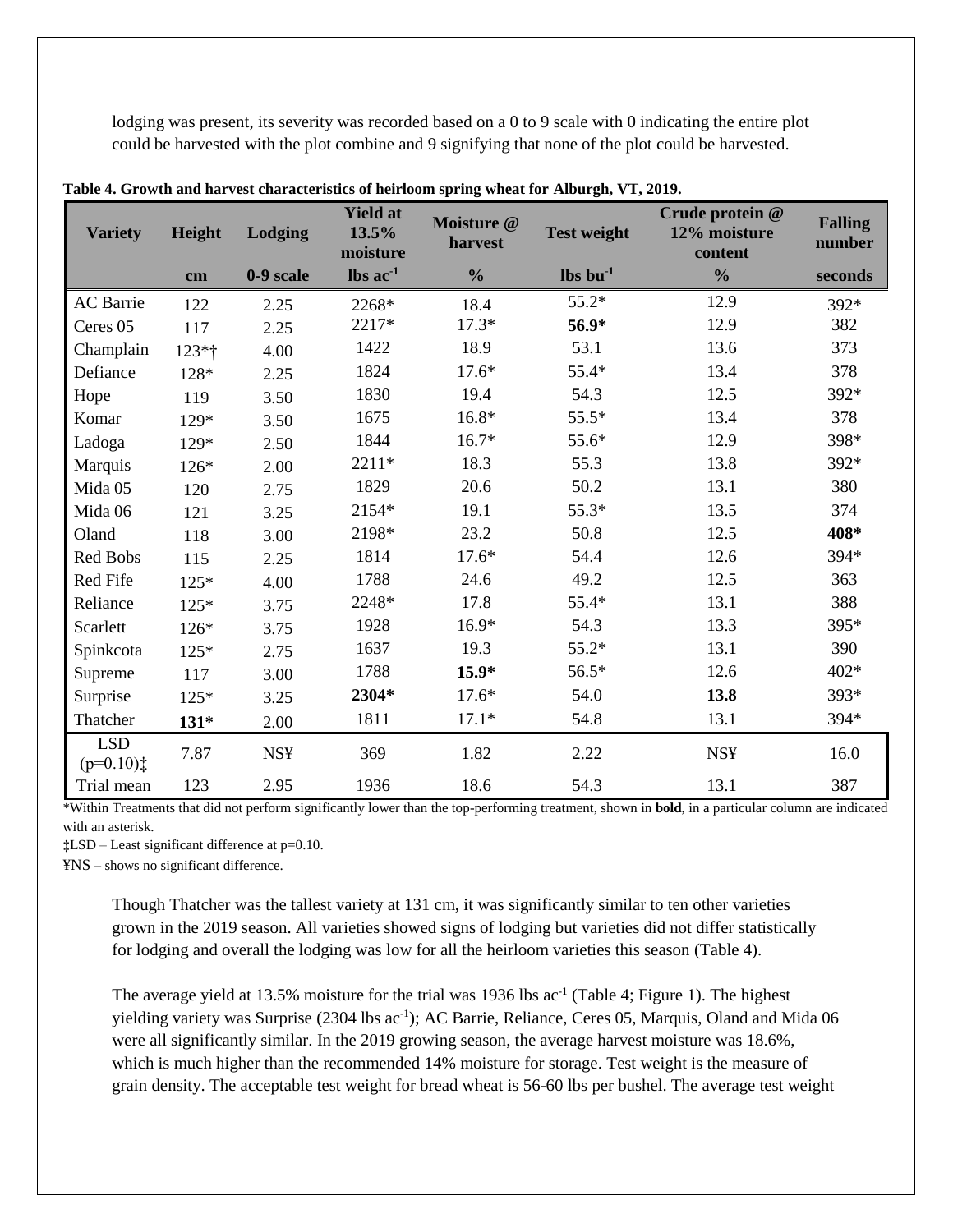for 2019 was below the ideal range at 54.3 bu  $ac^{-1}$ . The variety with the highest test weight was AC Barrie at 59.4 lbs bu-1 . Nine other varieties were statistically similar to this variety.

The industry standard for protein is 12-14%, and in 2019, protein levels ranged from 12.4% to 13.8%. Surprise (13.8%) had the highest crude protein concentrations; all varieties were statistically similar (Table 4; Figure 1). All of the varieties had falling numbers over 300 seconds, indicating low enzymatic activity and sound quality wheat. The average falling number was 387. The variety with the highest falling number was Oland (408 seconds) and nine other varieties are statistically similar. Only one replication of the trial was tested for DON concentrations and all were below the industry standard of 1ppm and safe for human consumption. Hence, no further analysis was conducted for trial plots.



**Figure 1. Yield and protein of heirloom spring wheat varieties grown in Alburgh, VT, 2019.** Treatments that share a letter did not differ significantly by variety in yield  $(p=0.10)$ . Crude protein content did not differ significantly between varieties.

# **DISCUSSION**

The 2019 growing season had high yields compared to previous years (Figure 2). This could be due to a couple of things. The 2019 growing season was also cooler and had less rain then other years, which would have affected the yield and quality of the wheat. The weather in 2019 affected the DON levels, and all DON levels were low across all grains trials at Borderview Research Farm in 2019. The low rainfall likely also helped maintain high CP and falling numbers for all varieties in the trial.